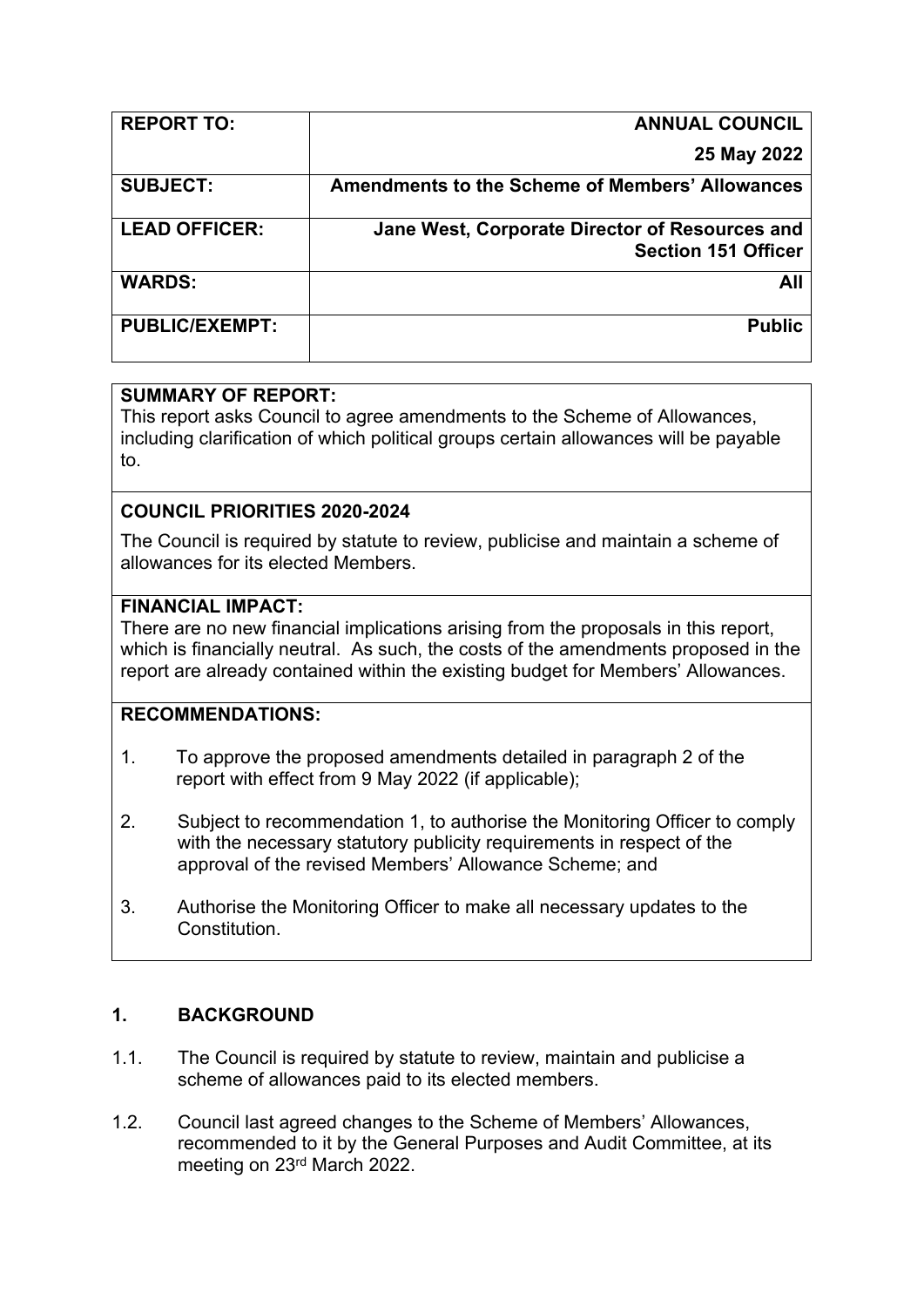# *2.* **PROPOSED AMENDMENTS TO THE SCHEME OF ALLOWANCES**

2.1 Following the local elections held on 5 May 2022, a number of amendments have been proposed to the scheme of allowances as described below.

#### Clarification of Special Responsibility Allowances

2.2 The current scheme makes provision for a number of special responsibility allowances to be payable to 'majority' and 'opposition' Members. Given that the Council is now under no overall political control, descriptions of 'majority' and 'opposition' Members is problematic. While the Constitution does clarify that the largest political group on the Council of which the Executive Mayor is not a Member shall be known as the 'opposition', it does not cater fully for Croydon's full circumstances. On that basis, it is proposed that the following name changes be made for clarity:

| <b>Current SRA Name</b>           | <b>Proposed SRA Name</b>            |  |
|-----------------------------------|-------------------------------------|--|
| <b>Majority Group Secretary</b>   | <b>Conservative Group Secretary</b> |  |
| <b>Majority Chief Whip</b>        | <b>Conservative Chief Whip</b>      |  |
| Leader of the Opposition          | Leader of the Labour Group          |  |
| Deputy Leader of the Opposition   | Deputy Leader of the Labour Group   |  |
| <b>Opposition Chief Whip</b>      | <b>Labour Chief Whip</b>            |  |
| <b>Opposition Group Secretary</b> | <b>Labour Group Secretary</b>       |  |

### Other Amendments to Special Responsibility Allowances

- 2.3 It is also proposed that a new Special Responsibility Allowance be created for the role of Chair of the General Purposes Committee, payable at a rate of £5,615.20 per annum, the funding for this new role to be met by an equivalent reduction in the total sum in the current scheme available for Deputy Cabinet Members, currently £33,072 per annum.
- 2.4 Finally, it is proposed to amend the scheme to increase the number of Members that can be paid the Special Responsibility Allowance for Deputy Cabinet Members from 4 to 5. Taking into account the reduction in the overall amount available for these allowances described in 2.3 above, as well as the increased number of eligible Members, the rate of this allowance will be reduced from £8,268 each per annum to £5,491.36 each per annum.
- 2.5 The changes above are summarised in a proposed new schedule to the scheme, attached at Appendix 1 to this report. If approved, the scheme in the Constitution will be updated and any other necessary updates to the Constitution will also be made.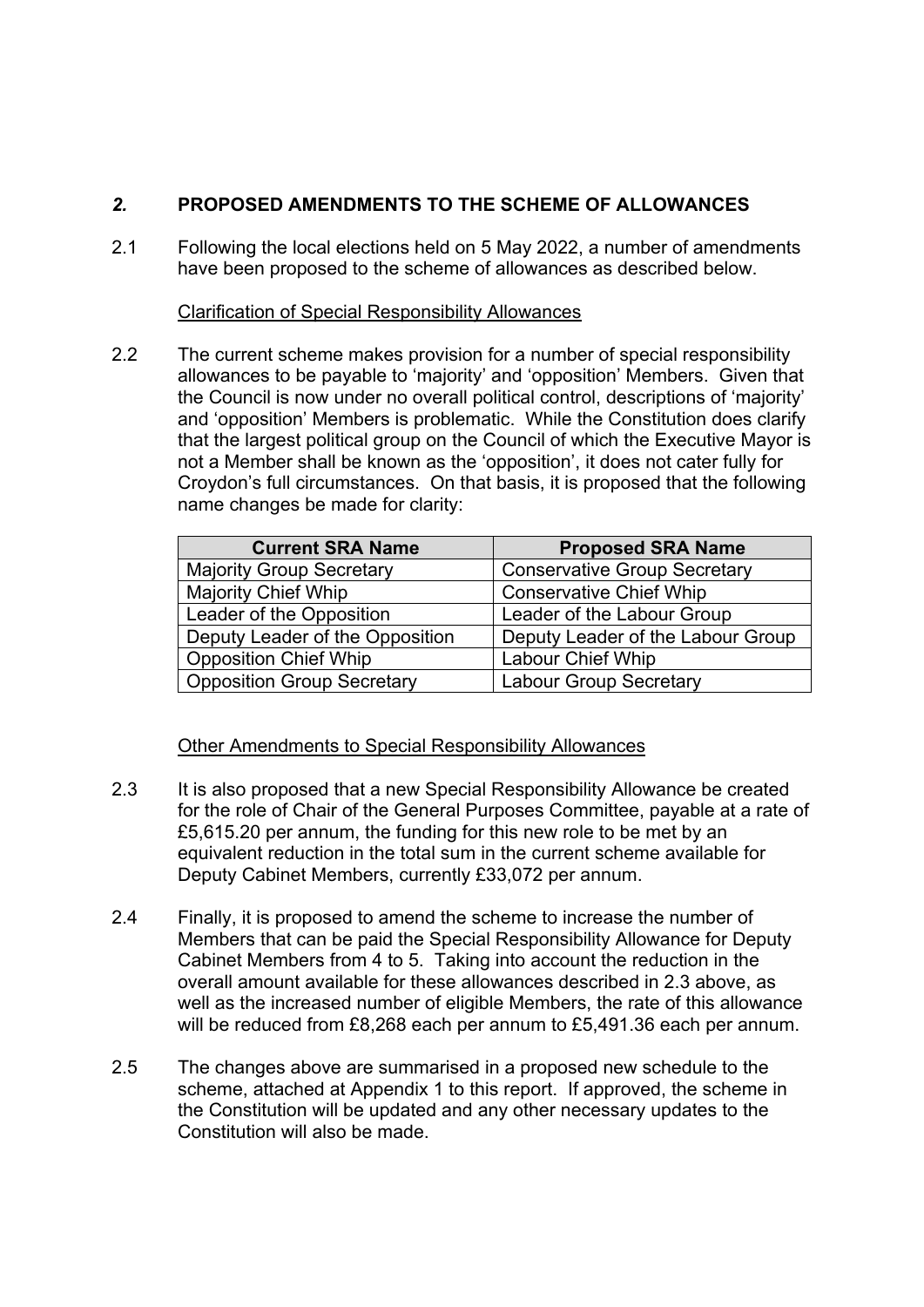#### **3. CONSULTATION**

- 3.1 The proposals detailed in the report primarily affect Members of the Conservative and Labour Groups on the Council and have been produced following consultation with those two groups.
- 3.2 Members will be aware that Council is required to have regard to the latest recommendations of the Independent Remuneration Panel before making or amending a Scheme of Members' Allowances. A copy of the latest report of the Independent Remuneration Panel, as previously considered by Council at its meeting on 23<sup>rd</sup> March 2022, is attached at Appendix 2.

### **4. FINANCIAL AND RISK ASSESSMENT CONSIDERATIONS**

4.1 There are no new financial implications arising from the content of this report, which is financially neutral. As such, the costs of the amendments proposed in the report are already contained within the existing budget for Members' Allowances.

Approved by: Jane West, Corporate Director of Resources and Section 151 Officer.

#### **5. LEGAL CONSIDERATIONS**

- 5.1 The proposed Members' Allowance Scheme complies with the relevant provisions of the Local Authorities (Members' Allowances) (England) Regulations 2003, the Local Government and Housing Act 1989 and the Local Government Act 2000.
- 5.2 The 2002 Regulations specifically allow for a scheme to be amended at any time and for the entitlement to allowances to be backdated provided it is no earlier than the beginning of the scheme year i.e. 1 April. .
- 5.3 Regulation 19 of the 2003 Regulations provides that the Council must have regard to the recommendations of the IRP before making or amending a Scheme of Allowances for its members. Regulations 16 and 22 set out the detailed publicity requirements both in relation to any making or amendment of a Scheme and the IRP report.
- 5.4 Regulation 5(1) of the 2003 Regulations provide that the Scheme can make provision for an SRA to be paid to members who have such "special responsibilities in relation to the authority as are specified in the Scheme" and are within one or more of nine categories of responsibility identified in sub-paragraphs (a) - (i). This includes responsibilities such as acting as a Leader or Deputy Leader, Elected Mayor or Deputy Elected Mayor, acting as a member of an Executive, presiding at meetings of a committee or subcommittee and acting as a spokesman of a political group on a committee or sub-committee.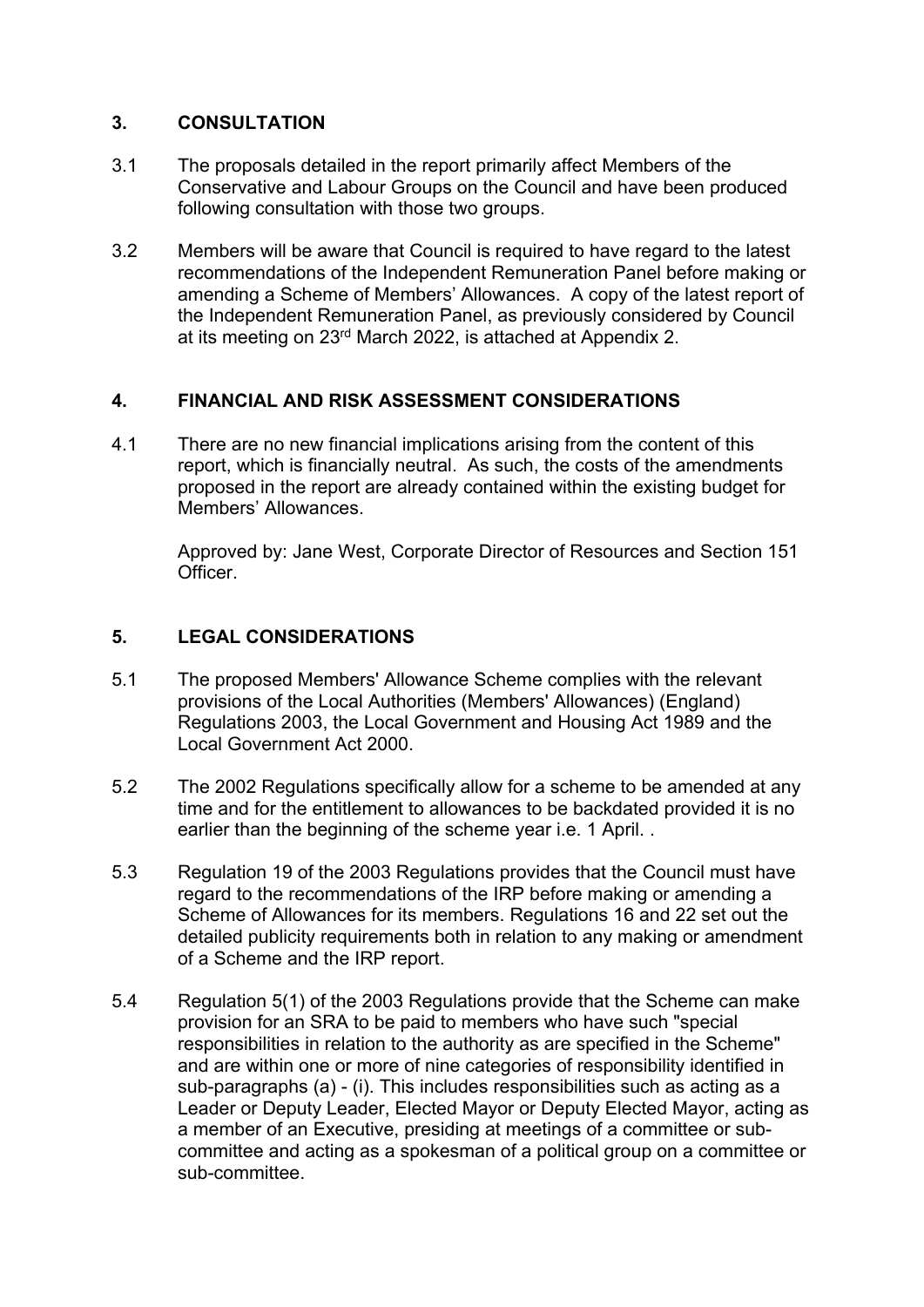Approved by: Looqman Dessai, Deputy Monitoring Officer.

# **6. HUMAN RESOURCES IMPACT**

6.1 There are no implications for Council staff arising from the report.

# **7. DATA PROTECTION IMPLICATIONS**

- 7.1 The application of the scheme of Members' allowances will involve the processing of personal data with regard to the payment of basic and special responsibility allowances and the application, processing and payments of travel, subsistence and dependants' carers' allowances.
- 7.2 All such processing of personal data will be undertaken in accordance with the requirements of the General Data Protection Regulations and the scheme itself.
- 7.3 All payments made under the scheme are published monthly and annually.

Approved by: Stephen Rowan, Head of Democratic Services and Scrutiny

**CONTACT OFFICER:** Stephen Rowan, Head of Democratic Services and Scrutiny

### **APPENDICES TO THIS REPORT**

- Appendix 1 Proposed Schedule of Allowances
- Appendix 2 The Remuneration of Councillors in London 2022 Report of the Independent Panel

**BACKGROUND DOCUMENTS:** There are no previously unpublished documents upon which this report is based.